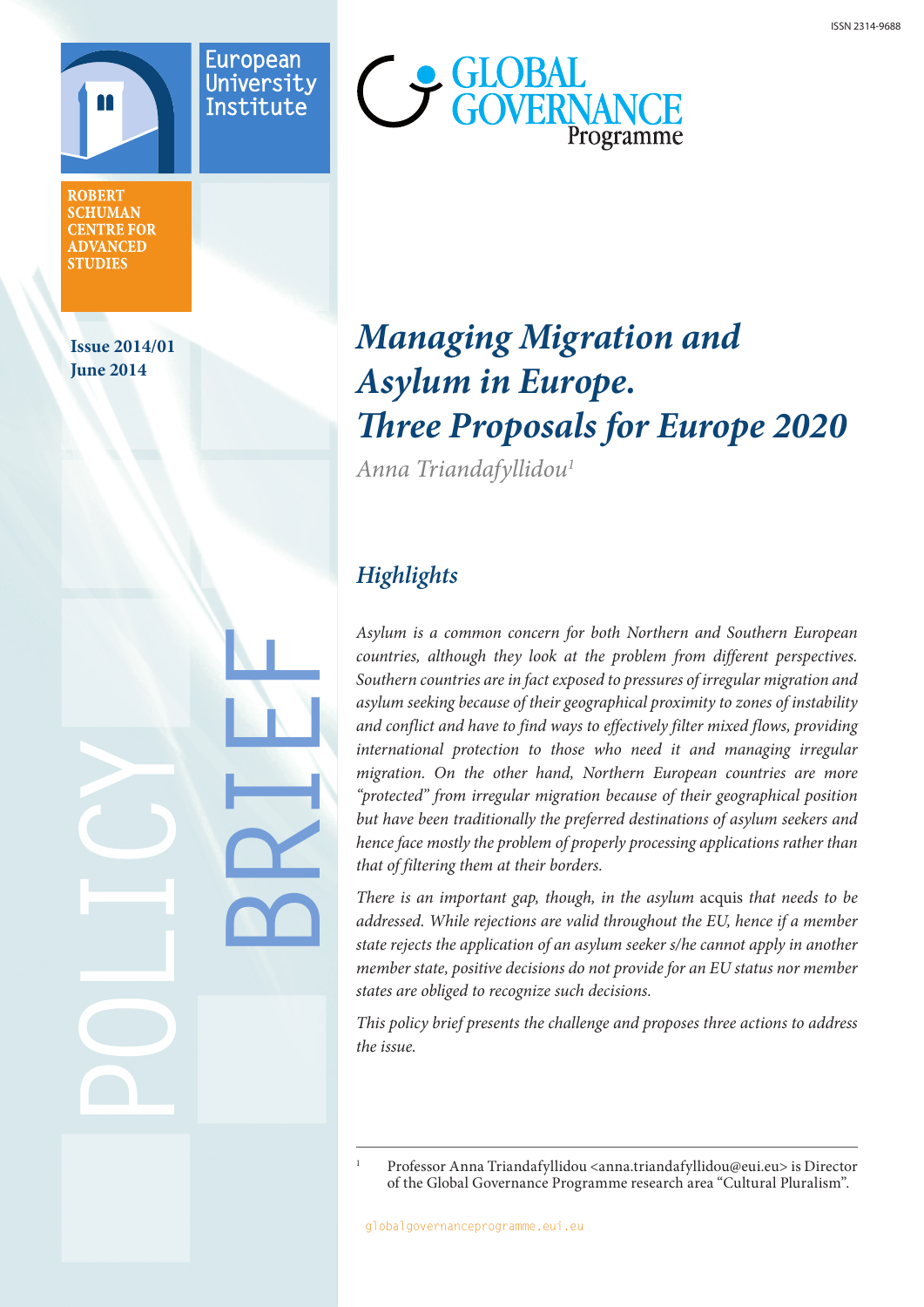

Asylum applications in the EU have risen by 30% in 2013 compared to 2012, and stand at 435,000 in total in 2013. Northern European countries receive the highest number of applications (particularly Germany, Sweden, France and the UK) albeit pressures on the ground and at the EU's external borders, by mixed flows of people in need of international protection and irregular migrants, are mostly faced by Southern European countries, particularly Italy and Greece.

Four countries have taken the brunt of irregular migration arrivals and asylum seeking applications in the past 15 years: Spain, Italy, Malta and Greece. Spain was a preferred route for irregular migrants from sub-Saharan Africa in the mid-2000s, but this western Mediterranean route was partly abandoned in the late 2000s to re-emerge in the first months of 2014. Sub-Saharan African migrants and asylum seekers have bashed repeatedly the Ceuta and Melilla fences (Spanish enclaves in Moroccan territory) and several hundreds have managed to get through, even though many were pushed back. In February 2014, the Spanish border guards have fired, with rubber bullets, at migrants attempting to enter the country by sea, causing several people to drown. Violent incidents and assaults at the Ceuta and Melilla fences have continued at a surprising pace, testifying to the desperation of young sub-Saharan Africans trapped in Morocco and seeking an entry point into Europe (arrivals of irregular migrants and asylum seekers in Ceuta and Melilla have been 50% higher in the first three months of 2014 compared to the same period in 2013).

Over the last ten years, Italy has been registering high numbers of arrivals of irregular migrants and ranked  $12<sup>th</sup>$  in terms of its share of asylum seekers among the top receiving countries worldwide in the period 2008- 2012. If in 2011 arrivals were related to the Arab spring (approximately 25,000 Tunisians and 20,000 sub- Saharan Africans Libyans arrived in Lampedusa and Sicily in the first months of 2011), nowadays the dramatic increase of asylum seekers is to be attributed to the number of Syrians fleeing the war in their country. The Italian *Mare Nostrum*  operation has saved approximately 40,000 people at sea

during the period October 2013-May 2014. These most recent developments are actually changing the asylum application landscape in Europe as Italy is now the 5<sup>th</sup> EU country in terms of number of applicants received in 2013 (28,000 applicants in 2013) after Germany, France, Sweden and the UK (in this order).

During the last couple of years and particularly since 2012, the number of unauthorised migrants and asylum seekers landing at Maltese shores has again soared. Malta is the Southern European country receiving the highest number of asylum seekers compared to its total population and second highest in the whole of the EU in 2012 and 2013 (5,300 per 1 million inhabitants, compared to 1,500 for Germany and 500 for the UK, per 1 million inhabitants).

Despite apprehensions of irregular migrants and asylum claimants at the Greek-Turkish land and sea borders have dropped in 2013, following a peak in the period 2007- 2010, Greece remains one of the main geographical entry points into the EU for irregular migrants travelling from Africa or Asia through Turkey.

### **Incentives and Disincentives for Managing Asylum Properly**

The three Mediterranean routes of irregular migration (and hence also of asylum seeking) function as communicating containers: when one route is stopped, another is under pressure. When one route is abandoned it is not because irregular migration and asylum seeking pressures overall fall, but rather because the routes shift.

There are two kinds of problems that prevent the effective management of irregular migration and asylum seeking. First, irregular migration and asylum seeking pressures are so high in the southern European countries, and the human and financial resources so far dedicated to asylum so low, that it has been nearly impossible to guarantee an adequate control of the Greek, Italian and Maltese sea borders while also providing to apprehended unauthorised migrants information on their rights in a language they understand, and the option of applying for asylum. The inherent difficulty of the challenge is of an objective character: by accident of geography these countries stand at the forefront of asylum seeking and irregular migration flows from Asia and Africa.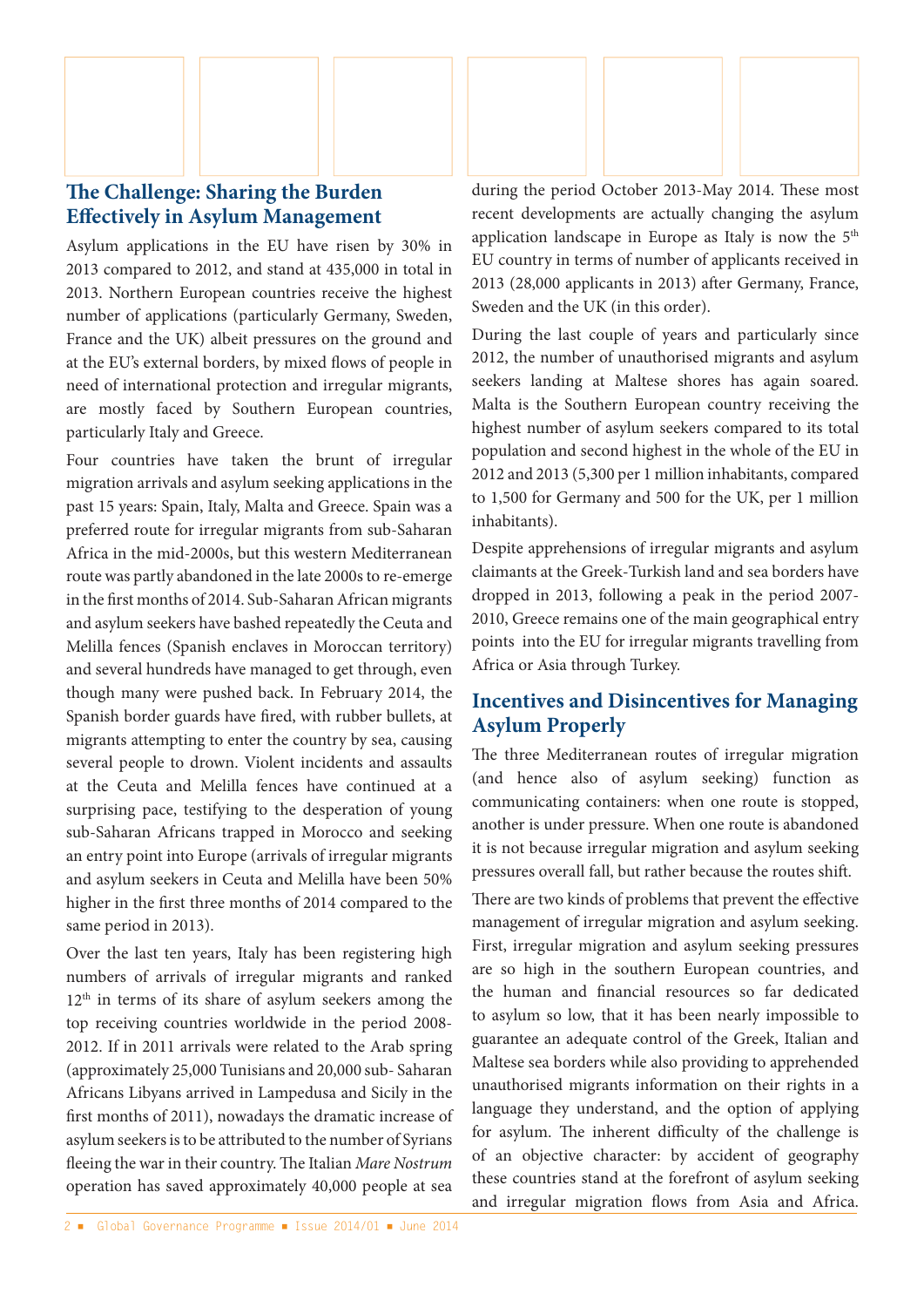

Compared to their size and resources, and given the "first safe country" principle<sup>2</sup>, Southern countries will always face significant difficulties in controlling the external EU borders, while guaranteeing appropriate reception and protection to asylum seekers.

Second, due to the unwillingness of Northern countries to share the pressures of arrivals, and their preference for the creation of a "safety belt" by the Southern countries at the EU's periphery has made the latter rather reluctant to put in place effective asylum processing systems. The question that was never voiced openly but that Southern European governments seem to have been implicitly asking is: "What for?", Why should they implement asylum processing properly? To have asylum seekers stay in the country and use (the meagre) welfare support? What would be the "reward" for such a policy? The European Refugee, European Border and European Return Funds seem not to have provided the necessary political incentive.

By contrast, **the mismanagement of asylum and the standard practice of detaining asylum seekers seem to pay better**: the word of mouth is spread among prospective asylum seekers (and irregular migrants) that in certain countries there is a high risk of being detained in inhumane conditions, that it takes a long time to have one's application processed, and that approval rates are very low. Discouraging arrivals through the word of mouth seems to be the implicit strategy behind the continuous mismanagement of asylum seeking by several Southern countries.

The underlying explanation for this is that, while Dublin III insists on the "first safe country" principle, the imbalance between the management of rejections - valid throughout the EU - and positive decisions – which do not provide for an EU status, nor have to be recognized by a member state that has not taken the decision – remains an important gap in the asylum *acquis*, to the detriment of people with recognized protection needs. Indeed, the fact that beneficiaries for international protection cannot easily move among member states – they are treated just like any third country national with

<sup>2</sup> Asylum applications need to be filed and processed in the first safe country where the asylum seeker enters, notably the first EU country where the asylum seekers set his/her foot.

a residence status at a specific member state – prevents asylum seekers from reuniting, for instance, with family and relatives who live in other member states, but also provides a disincentive for Southern countries to provide international protection, improve their asylum systems, and eventually comply with Dublin III requirements.

#### **Policy Recommendations**

• Joint processing of asylum seeking applications under the aegis of the European Asylum Support Office (EASO) should be implemented. Cooperation agreements with EASO should be accompanied by operation plans, as it was in the recent case of Bulgaria<sup>3</sup> (September 2013) to include a wide range of services at the **operational level** (such as identification and pre-registration of mixed flows, registration of asylum seekers and unaccompanied minors and vulnerable persons to the appropriate asylum procedure, supporting the asylum decision process), and at the **institutional level** (delivering core training in EASO Curriculum Modules for newly hired staff). Experts from member states with a long experience in asylum processing should be involved in EASO cooperation schemes to ensure a better and faster processing of asylum applications, but also build trust among member states and thus pave the way for mutual recognition of positive asylum decisions.

• A common status of EU level refugee or person benefiting of subsidiary protection should be created/established so that asylum seekers processed and recognised in one country may move freely within the EU and, if they wish so, relocate in another member state.

• Mutual recognition of positive decisions should be established to stimulate Southern European countries to put more effort and resources to improve their asylum systems. This could also ensure a proper implementation of Dublin III and the asylum *acquis*, hence avoiding that Northern European countries might temporarily interrupt Dublin III provisions, such as "Dublin returns" to a Southern member state, because of the risk of inhumane and degrading treatments and conditions that might occur in such countries.

<sup>3</sup> http://ec.europa.eu/bulgaria/documents/news/171013 easa.pdf